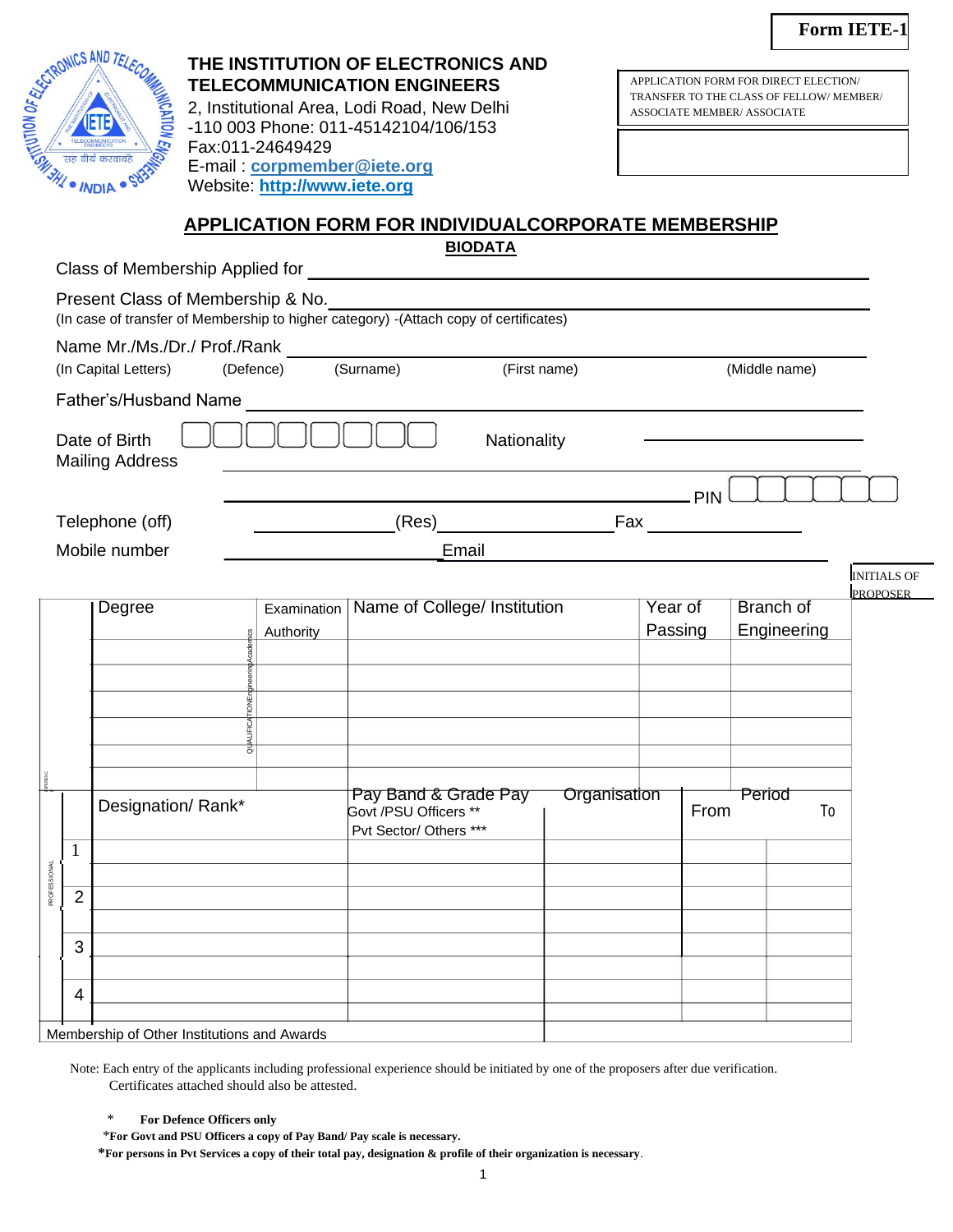#### **Resume of Professional Experience (in about 100 words)**

(Engineering works/ Research Publications/ Specialization)

### **DECLARATION BY THE APPLICANT FORM A (Byelaw 6)**

I, the undersigned agree that in the event of my election to the membership of any class in the Institution of Electronics and Telecommunication Engineers, I will be governed by the Constitution of the Institution as it now is, or as it may hereafter be altered; and that I will advance the objects of the Institution as far as they shall be in my power. Further, as a member of the Institution, I shall follow professional ethics, maintain integrity in research and publications, uphold the cause and dignity of the Institution endeavour to be objective in my judgement and strive for the enrichment of human values and thoughts.

Provided that, whenever I shall signify in writing to the Secretary General that I am desirous of withdrawing from the Institution, I shall, after the payment of any arrears which may be due from me at the period, be free from this obligation.

| Witness my hand, this $\frac{1}{\sqrt{2\pi}}$ day of $\frac{1}{\sqrt{2\pi}}$ Month                     | 20 |                 |                                                                                                           |
|--------------------------------------------------------------------------------------------------------|----|-----------------|-----------------------------------------------------------------------------------------------------------|
|                                                                                                        |    | Year            |                                                                                                           |
| Date:                                                                                                  |    |                 |                                                                                                           |
| Encl: 1. Bio-data                                                                                      |    |                 |                                                                                                           |
| 2. Certificates ___________copies                                                                      |    |                 |                                                                                                           |
| 3. Cheques/ Bank Draft No.                                                                             |    |                 |                                                                                                           |
|                                                                                                        |    |                 |                                                                                                           |
| <b>PROPOSER'S RECOMMENDATON *</b>                                                                      |    |                 |                                                                                                           |
| Based on personal knowledge of his professional competence, qualification $\&$ experience, through his |    |                 |                                                                                                           |
| work, publication & professional services in public domain.                                            |    |                 |                                                                                                           |
|                                                                                                        |    |                 | Name___________________________________Class & Membership No _________________Signature _________________ |
| Based on personal knowledge of his professional competence, qualification & experience, through        |    |                 |                                                                                                           |
| his work, publication & professional services in public domain.                                        |    |                 |                                                                                                           |
| Name                                                                                                   |    |                 | ______________________Class & Membership No _______________Signature ___________                          |
| FOR OFFICE USE ONLY ________________                                                                   |    |                 | Election                                                                                                  |
|                                                                                                        |    | Mem.No.         | Date of                                                                                                   |
| Membership                                                                                             |    |                 |                                                                                                           |
| 1.App.No.                                                                                              |    |                 |                                                                                                           |
| 3. Considered at M&CC/ CM Nos.                                                                         |    | Recommended for |                                                                                                           |
| <b>Dealing Assistant</b>                                                                               |    |                 | Assistant Secretary (M & CC)                                                                              |
|                                                                                                        |    |                 |                                                                                                           |

\* Mandatory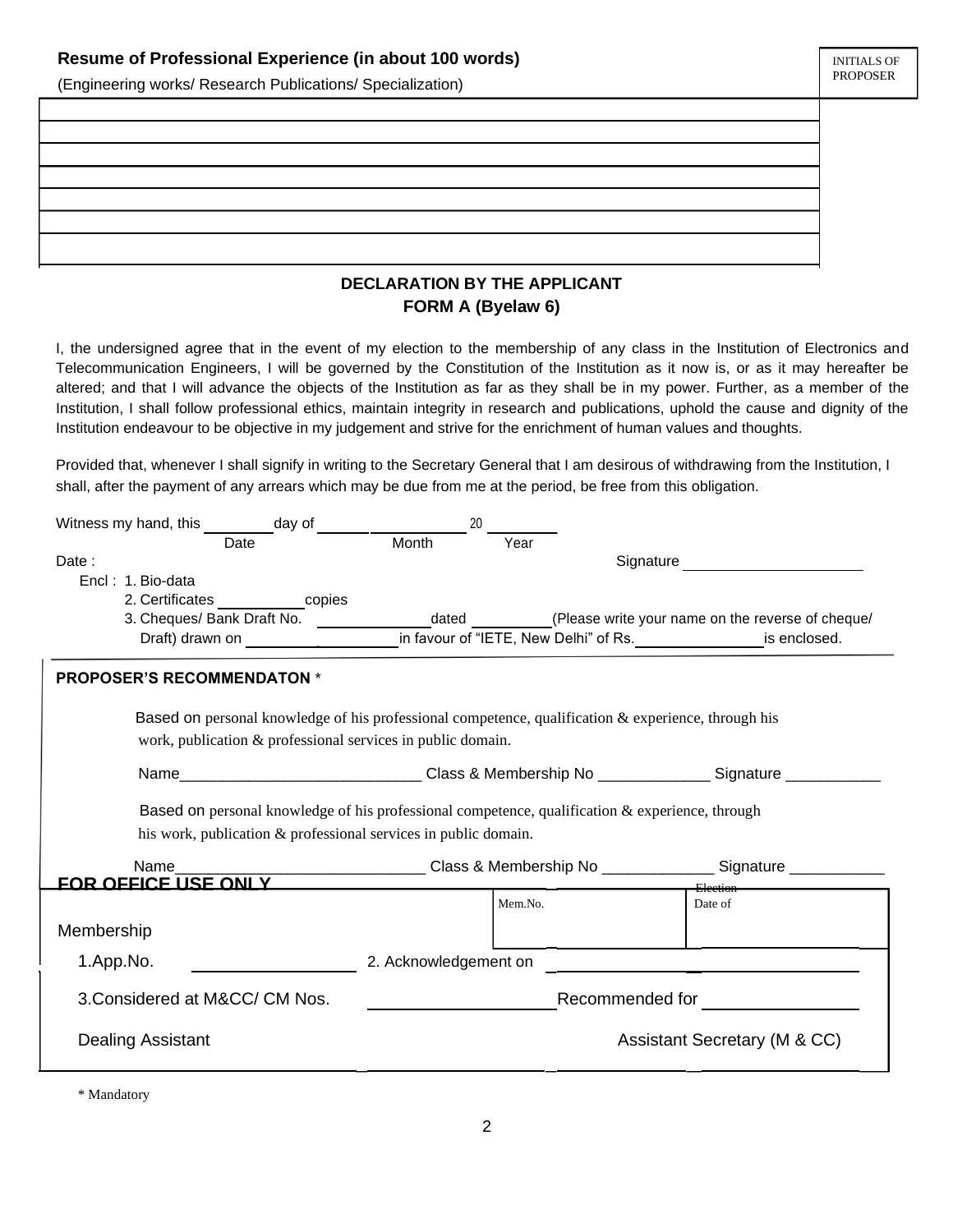# **TO BE FILLED IN BY THE MEMBERS FOR PREPARATION OF MEMBERSHIP ID CARD**

(The Membership card will be issued to members on receipt of Membership Fee)(Page-6)

| Please paste your Passport size photograph<br>And Signature on the box provided. |                                                                                     |  |   |   |           |  |           |                   |             |             |  |             |          |   |           |  |  |  |
|----------------------------------------------------------------------------------|-------------------------------------------------------------------------------------|--|---|---|-----------|--|-----------|-------------------|-------------|-------------|--|-------------|----------|---|-----------|--|--|--|
|                                                                                  |                                                                                     |  |   |   |           |  |           |                   |             |             |  |             |          |   |           |  |  |  |
|                                                                                  |                                                                                     |  |   |   |           |  |           |                   | Photograph  |             |  |             |          |   | Signature |  |  |  |
| Class and Membership No<br>(To be filled in by the Office                        |                                                                                     |  |   |   |           |  |           |                   |             |             |  |             |          |   |           |  |  |  |
| In case of new joining)                                                          |                                                                                     |  |   |   | Category  |  |           | Membership Number |             |             |  |             |          |   |           |  |  |  |
| Name                                                                             |                                                                                     |  |   |   |           |  |           |                   |             |             |  |             |          |   |           |  |  |  |
|                                                                                  | (as to appear in your life membership card- maximum 25 characters including spaces) |  |   |   |           |  |           |                   |             |             |  |             |          |   |           |  |  |  |
| Date of Birth                                                                    |                                                                                     |  |   |   |           |  |           |                   |             |             |  |             |          |   |           |  |  |  |
|                                                                                  |                                                                                     |  | D | D | ${\sf M}$ |  | ${\sf M}$ |                   | $\mathsf Y$ | $\mathsf Y$ |  | $\mathsf Y$ |          | Y |           |  |  |  |
| Address                                                                          |                                                                                     |  |   |   |           |  |           |                   |             |             |  |             |          |   |           |  |  |  |
|                                                                                  |                                                                                     |  |   |   |           |  |           |                   |             |             |  |             |          |   |           |  |  |  |
|                                                                                  |                                                                                     |  |   |   |           |  |           |                   |             |             |  |             | PIN Code |   |           |  |  |  |
| Telephone (s) (O)                                                                |                                                                                     |  |   |   |           |  |           |                   |             | (R)         |  |             |          |   |           |  |  |  |
| Mobile-                                                                          |                                                                                     |  |   |   |           |  |           |                   |             | Fax-        |  |             |          |   |           |  |  |  |
| Email-                                                                           |                                                                                     |  |   |   |           |  |           |                   |             |             |  |             |          |   |           |  |  |  |
| Area of Specialization:                                                          |                                                                                     |  |   |   |           |  |           |                   |             |             |  |             |          |   |           |  |  |  |
|                                                                                  |                                                                                     |  |   |   |           |  |           |                   |             |             |  |             |          |   |           |  |  |  |
|                                                                                  |                                                                                     |  |   |   |           |  |           |                   |             |             |  |             |          |   |           |  |  |  |
|                                                                                  |                                                                                     |  |   |   |           |  |           |                   |             |             |  |             |          |   |           |  |  |  |
|                                                                                  |                                                                                     |  |   |   |           |  |           |                   |             |             |  |             |          |   |           |  |  |  |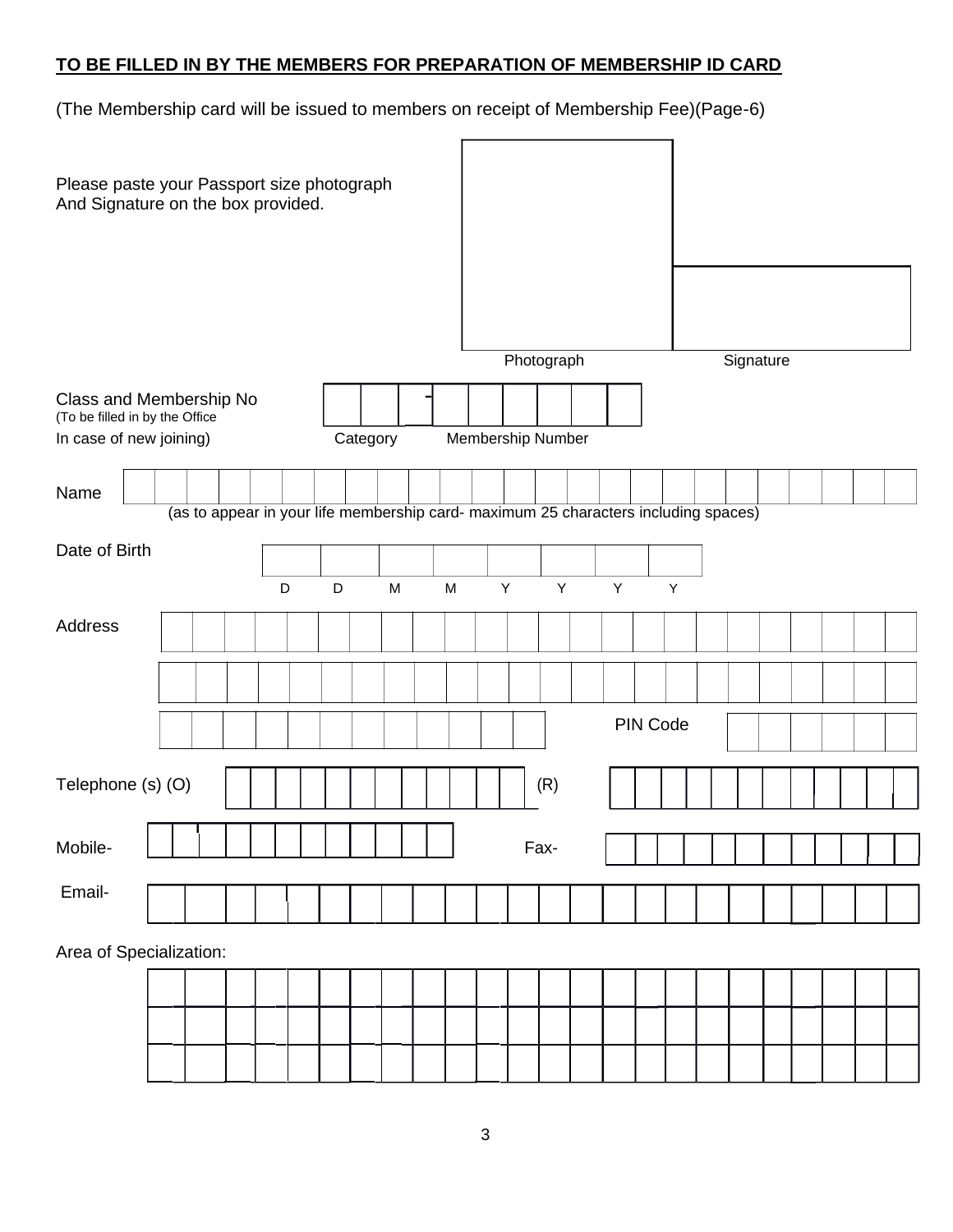Website : [http://www.iete.org](http://www.iete.org/)  $\frac{1}{5}$  Fig. Fax : 011-24649429



# **THE INSTITUTION OF ELECTRONICS AND TELECOMMUNICATION ENGINEERS**

2, Institutional Area, Lodhi Road, New Delhi-110 003

Ref : IETE/App No……………. Date………………………

Dear Sir,

This is to acknowledge the receipt of your Application Form for admission to the class of ……………. of the IETE along with a Fee of **`**…………….

Your application is under process, and you will hear from us shortly. Till then you may correspond with us, if desired, by quoting Application No………………

Your's faithfully

Assistant Secretary (MC)

| <b>REMARKS</b> |                                    |  |
|----------------|------------------------------------|--|
|                | (To be filled in by the applicant) |  |
|                | Name                               |  |
|                | Address                            |  |
|                |                                    |  |
|                |                                    |  |
|                | PIN Code                           |  |
|                |                                    |  |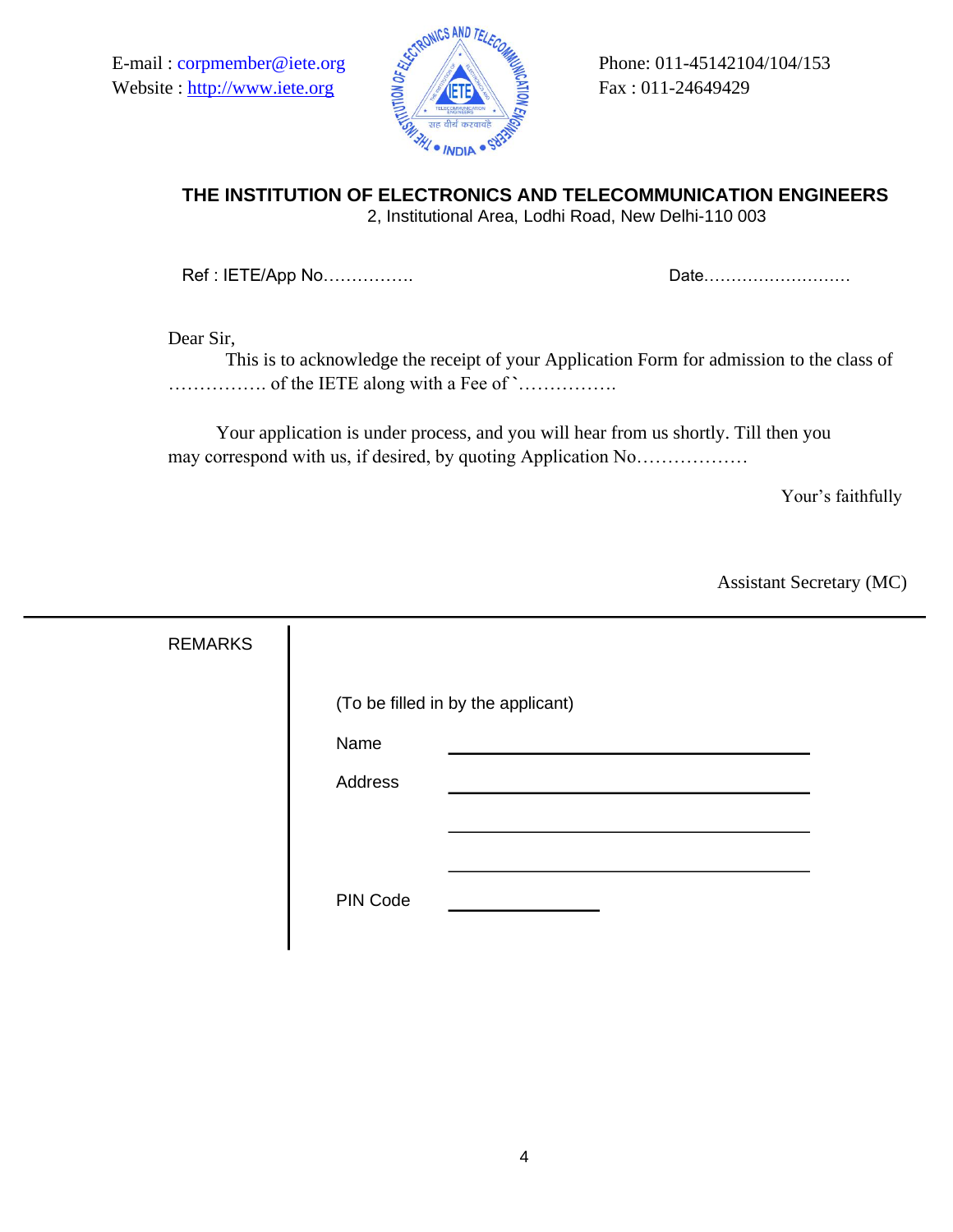## **Eligibility Criteria for Various Grades of Membership FELLOWS (Byelaw-11)** To be retained by the Candidate

- 11. A candidate for election as Fellow or for transfer to the class of Fellow shall satisfy the Governing Council that he possesses the following qualifications:
- (a) **Age:** He shall have attained the age of **thirty-five years** on the date of his application for election or transfer.
- (b) **Academic Qualification:** AMIETE/BE/B.Tech/B.Sc (Engg) in Electrical Engg., Electronics Engg., ElectricalCommn Engg; Instrumentation Engg; **ICT**; Computer Science **Engineering**; Bio-electronics &**Bioinformatics;** ME/M.Tech/MS(Computer Science **Engineering**), MCA/ M.Sc.(Physics with Electronics)/ M.Sc.(Computer Science), ALCCS, DOEACC 'C' Level, DOEACC'B' Level, **Post graduate diploma in IT (allied subjects & Engineering.)**

OR

shall have passed in any other discipline of Engineering Sciences than those mentioned above. However, such applicant has to submit a small justification note, along with the application, so as to ascertain his/her eligibility. OR

shall have passed any other examination, which in the opinion of the Governing Council, is equivalent to or warrants exemption, from the AMIETE examination of the Institution;

OR

shall have passed a post-graduate examination of a recognized university, and/or Institution or equivalent in any of the disciplines as in Bye-Law 1 (e).

- (c) **Occupation:** He shall be engaged in the discipline in a position of high responsibility, provided that a temporaryunemployment shall not be deemed a disqualification; or shall have retired from the profession after having held, before his application for election or transfer, a position of high responsibility.
- (d) **Experience :** He shall have had **at least ten years experience** in the discipline during which he, either shall haveheld a position of higher responsibility in an oraganisation for a period of **five years**, of shall have made outstanding contribution in the discipline.

### **MEMBERS (Byelaw-12)**

- 12. A candidate for election as a Member or for transfer to the class of Member shall satisfy the Governing Council that he possesses the following qualifications:
- (a) **Age:** He shall have attained the age of **thirty years** on the date of his application for election or transfer.
- (b) **Academic Qualification:** AMIETE/BE/B.Tech/B.Sc (Engg) in Electrical Engg., Electronics Engg., Electrical Commn Engg; Instrumentation Engg; Information Technology; Computer Science; Bio-electronics. ME/M.Tech/MS(Computer Science), MCA/M.Sc(Physics with Electronics)/ M.Sc.(Computer Science), ALCCS, DOEACC 'C' Level, DOEACC 'B' Level.

OR

shall have passed in any other discipline of Engineering Sciences than those mentioned above. However, such applicant has to submit a small justification note, along with the application, so as to ascertain his/her eligibility. OR

shall have passed any other examination, which in the opinion of the Governing Council, is equivalent to or warrants exemption from the AMIETE examination of the Institution.

OR

shall have passed a post-graduate examination of a recognized university, and/or Institution or equivalent in any of the disciplines as in Bye-Law 1 (e).

(c) **Experience:** He shall have had subsequent professional experience of at least five years during which he eithershall have held a position of responsibility in an organization for **a period of four years** in the disciplines or shall have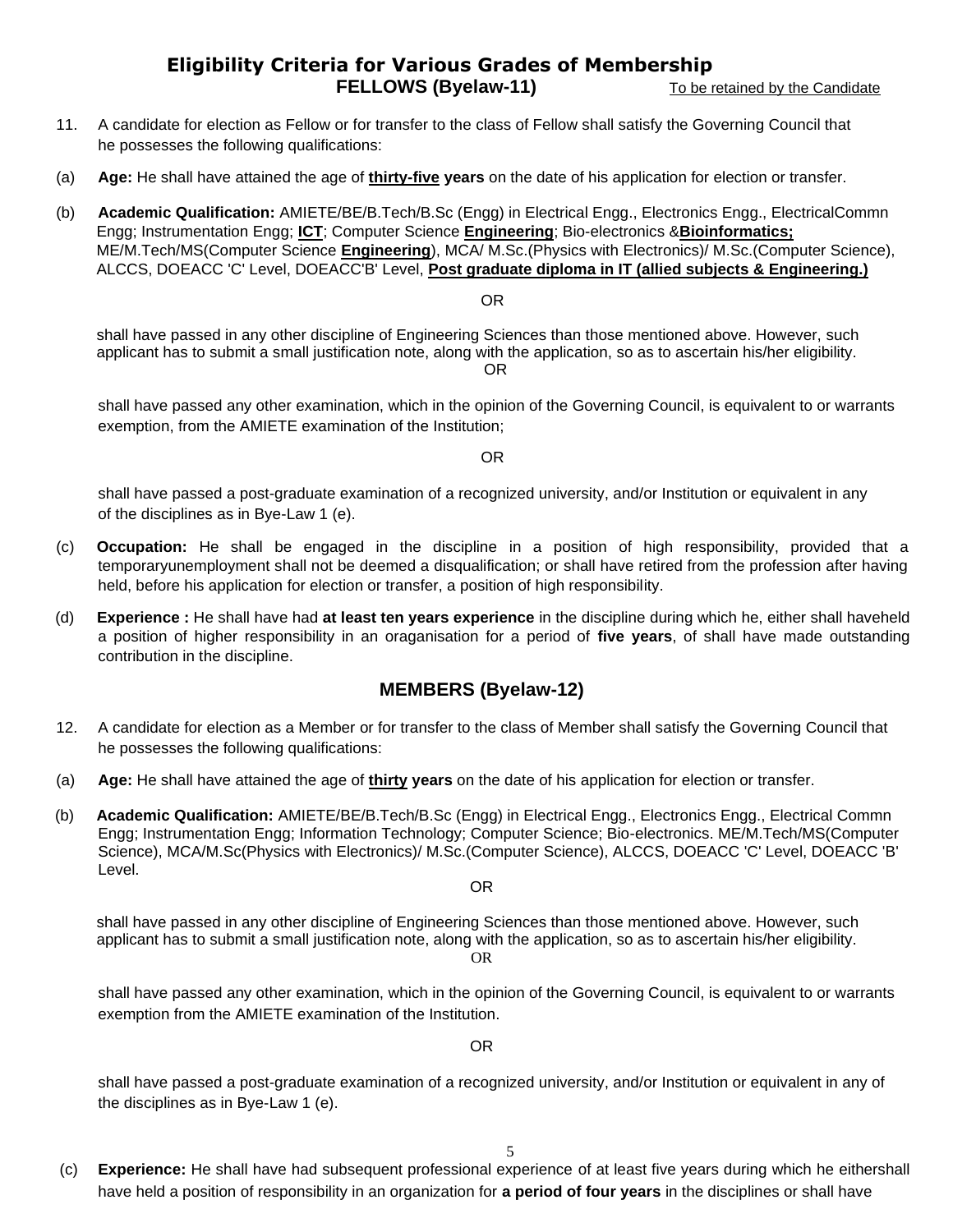made a significant contribution in Electronics and/or Telecommunications, provided a temporary unemployment shall not be deemed a disqualification.

#### (d) **Details for govt and PSU officer's a copy of Pay Band/ Pay scale is necessary.**

### **ASSOCIATE MEMBERS (Byelaw-13)**

- 13. A candidate for election to the class of Associate Member shall satisfy the Governing Council that he possesses the following qualifications:
- (a) **Age:** He shall have attained the age of twenty-one years on the date of his application for election.
- (b) **Academic Qualification:** He shall have passed the AMIETE examination of the Institution as per examination regulations prescribed by the Governing Council from time to time;

#### OR

shall have passed in any other discipline of Engineering Sciences than those mentioned above. However, such applicant has to submit a small justification note, along with the application, so as to ascertain his/her eligibility.

OR

BE/B. Tech/B. Sc. (Engg) in Electronics Engg., Electrical Engg., Electrical Commn Engg; Instrumentation Engg; Computer Science & Engg; Bio-electronics.

#### OR

shall have passed any other examination, which in the opinion of the Governing Council is equivalent to or warrants exemption from the AMIETE Examination of the Institution.

### **ASSOCIATES (Byelaw-14)**

Every candidate for election to the class of Associate shall be not less than 30 years of age shall satisfy the Governing Council that he has rendered useful service to the profession of Electronics, Telecommunication Engineering, and allied subjects either in the field of Commerce or Finance or Law or in any other area of application. Notwithstanding the above, a candidate enrolled in IETE for postgraduate Advanced Level Course in Computer Science shall also qualify for election to the class of Associates.

6